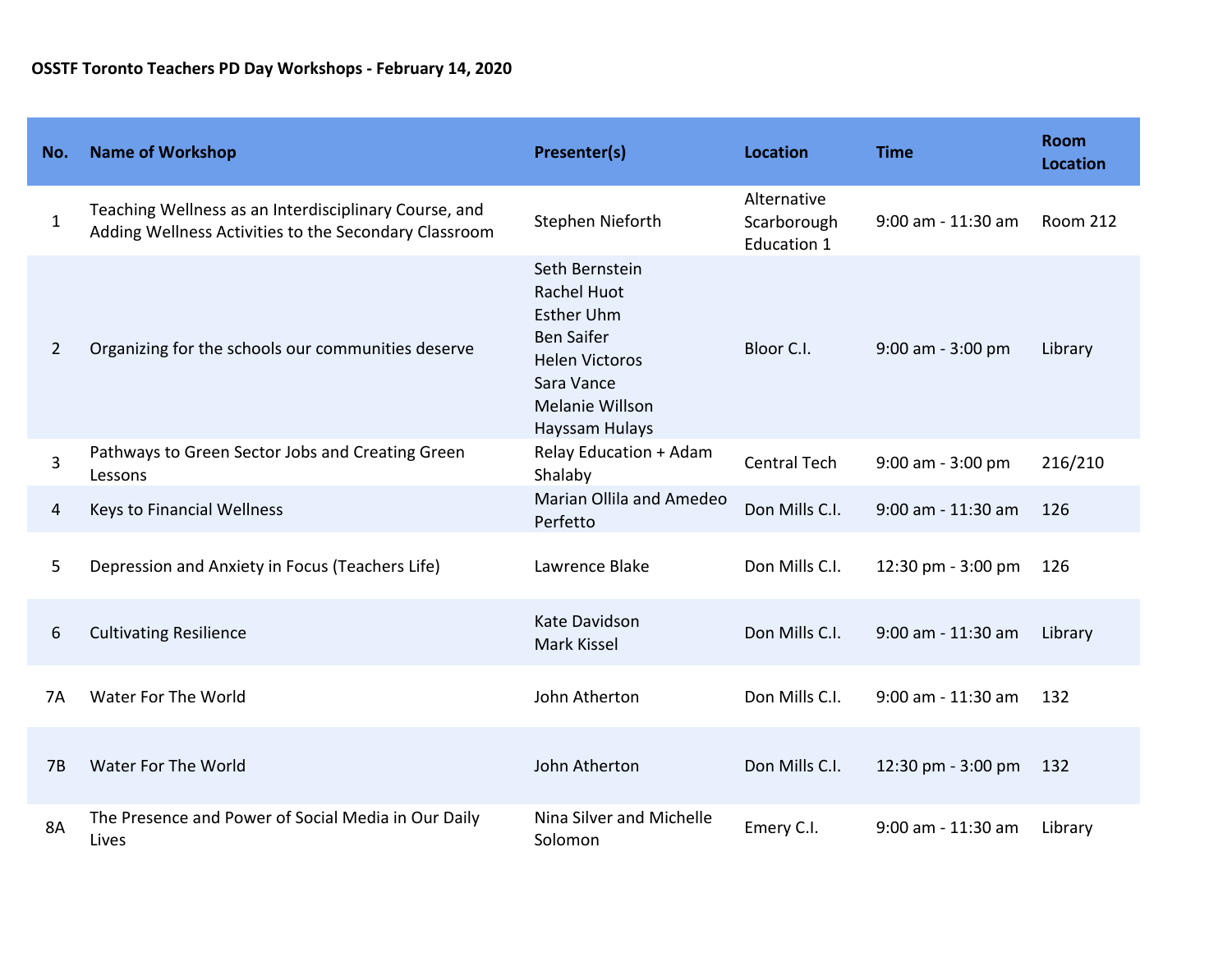| No.       | <b>Name of Workshop</b>                                                                                                                 | <b>Presenter(s)</b>                                                    | <b>Location</b>  | <b>Time</b>                        | <b>Room</b><br><b>Location</b> |
|-----------|-----------------------------------------------------------------------------------------------------------------------------------------|------------------------------------------------------------------------|------------------|------------------------------------|--------------------------------|
| <b>8B</b> | The Presence and Power of Social Media in Our Daily<br>Lives                                                                            | Nina Silver and Michelle<br>Solomon                                    | Emery C.I.       | 12:30 pm - 3:00 pm                 | Library                        |
| 9         | Gord Downie & Chanie Wenjack Fund Legacy Schools<br>program - How your classroom can "Do Something" to<br>move reconciliaction forward. | Lisa Prinn<br>Jeff Kiyoshk Ross                                        | Forest Hill C.I. | 9:00 am - 3:00 pm                  | Library                        |
| 10        | <b>Black History Month: Deeply Rooted</b>                                                                                               | Joy Martyr-Andre and<br>Herdeep Chauhan<br>Imani Lewin                 | Harbord          | 9:00 am - 11:30 am                 | Library                        |
| 11        | Rivers of Hope: Anti-Islamaphobia Workshop                                                                                              | Marwa Ahmed<br><b>Bilal Baig</b><br>Sundus Zuberi<br>Sidrah Ahmad-Chan | Harbord          | 12:30 pm - 3:00 pm                 | Library                        |
| 12        | Nourish and Reverse Metabolic Disorders                                                                                                 | Hemalatha Rathinam                                                     | John Polanyi CI  | 12:30 pm - 3:00 pm                 | 135                            |
| 13        | What is Your Relationship with Food?                                                                                                    | <b>Rosamund Palmer</b><br>Maria Riverio                                | John Polanyi CI  | 9:00 am - 11:30 am                 | Cafeteria                      |
| 14        | Calligraphy Love Art                                                                                                                    | Pauline Chan<br>Mahtab Enayati                                         | John Polanyi CI  | $9:00$ am - $11:30$ am             | 133                            |
| 15        | Simple Ways to Feel Better Fast                                                                                                         | <b>Allan Chuck</b><br>Alexia Cito                                      | John Polyani CI  | 12:30 pm - 3:00 pm                 | Cafeteria                      |
| 16        | Get Real Inclusivity Workshop                                                                                                           | <b>Jonas Stark and Rachel</b><br>Harrison                              | Leaside CI       | 9:00 am - 11:30 am                 | Auditorium                     |
| 17        | Minding the UN Convention on the Rights of People with<br>(Psychosocial) Disabilities: Teaching and Communicating                       | <b>Erick Fabris</b>                                                    | Leaside CI       | 12:30 pm - 3:00 pm                 | Cafeteria                      |
| 18        | Intro to Salsa & Bachata Latin Dances - Wellness, Music<br>and Dance PD                                                                 | Mark Woo and Irene Tram Oakwood C.I.                                   |                  | 9:00 am - 11:30 am                 | <b>Room 230</b>                |
| 19        | Professional Responsibility in the Age of Social Media                                                                                  | Nicole Gauthier and<br>Danica Izzard                                   |                  | OSSTF 4th Floor 9:00 am - 11:30 am | <b>Main Floor</b>              |